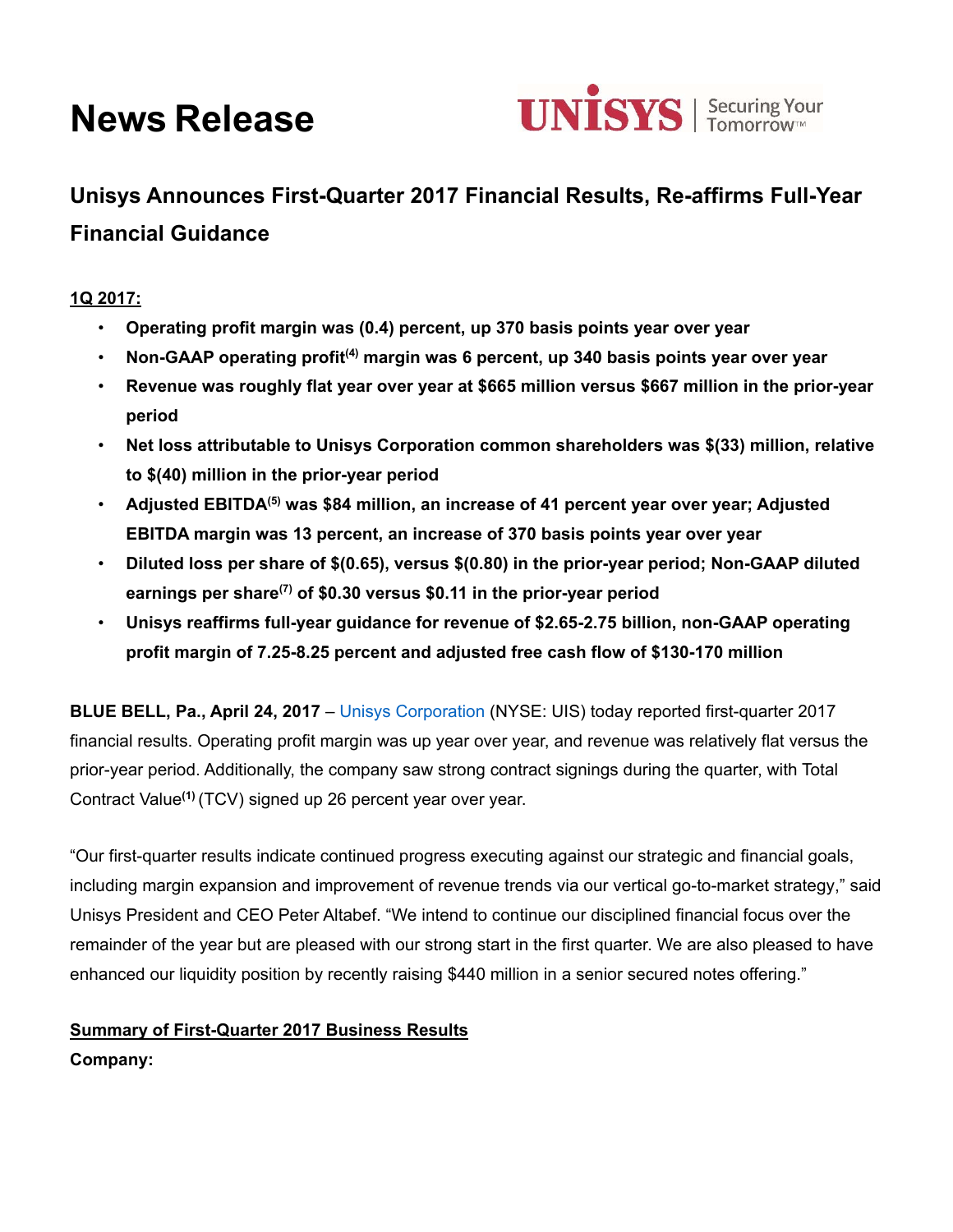Revenue for the quarter of \$665 million was roughly flat relative to \$667 million in the first quarter 2016 and was also roughly flat year over year on a constant-currency<sup>(2)</sup> basis.

First-quarter 2017 operating profit margin of (0.4) percent, which includes cost-reduction and other charges and pension expense, was up 370 basis points year over year. Non-GAAP operating profit margin was 6 percent, up 340 basis points versus the first quarter 2016.

Net loss attributable to Unisys Corporation common shareholders for the quarter was \$(33) million, an improvement relative to \$(40) million in the prior-year period. Adjusted EBITDA for the quarter was \$84 million, which was up 41 percent year over year. Adjusted EBITDA margin for the quarter was 13 percent, up 370 basis points year over year.

In the first quarter 2017, operating cash flow decreased by \$67 million year over year to \$(41) million. The company generated free cash flow<sup>(3)</sup> of  $$(76)$  million for the quarter, a reduction of \$66 million year over year. Adjusted free cash flow**(6)** for the quarter of \$(26) million decreased \$66 million from the prior-year period. Reductions in cash flow year over year were largely due to a \$40 million payment from a client received in the first quarter of 2016 that had been due in the fourth quarter of 2015, along with several other timing issues related to the collection of receivables.

At March 31, 2017, the company had \$302 million in cash. In April 2017, the company raised \$440 million of capital through a high-yield notes offering. The company has paid the trustee the amount necessary to discharge the remaining portion of Senior Notes due 2017 outstanding at the time of the offering and expects to redeem them by May 6, 2017. Pro forma for the offering and redemption, the company would have had \$635 million in cash as of March 31, 2017.

#### **Services:**

Services revenue, which represented 88 percent of first-quarter total revenue, declined by 2 percent as reported and in constant currency to \$585 million. Services backlog ended the quarter at \$3.7 billion, versus \$3.9 billion last quarter. Services gross margin was up 400 basis points versus the first quarter 2016 at 18 percent, reflecting ongoing efforts to enhance the efficiency of the Services business and helped by a particularly profitable transaction. Services operating profit margin was up 400 basis points to 5 percent.

#### **Technology:**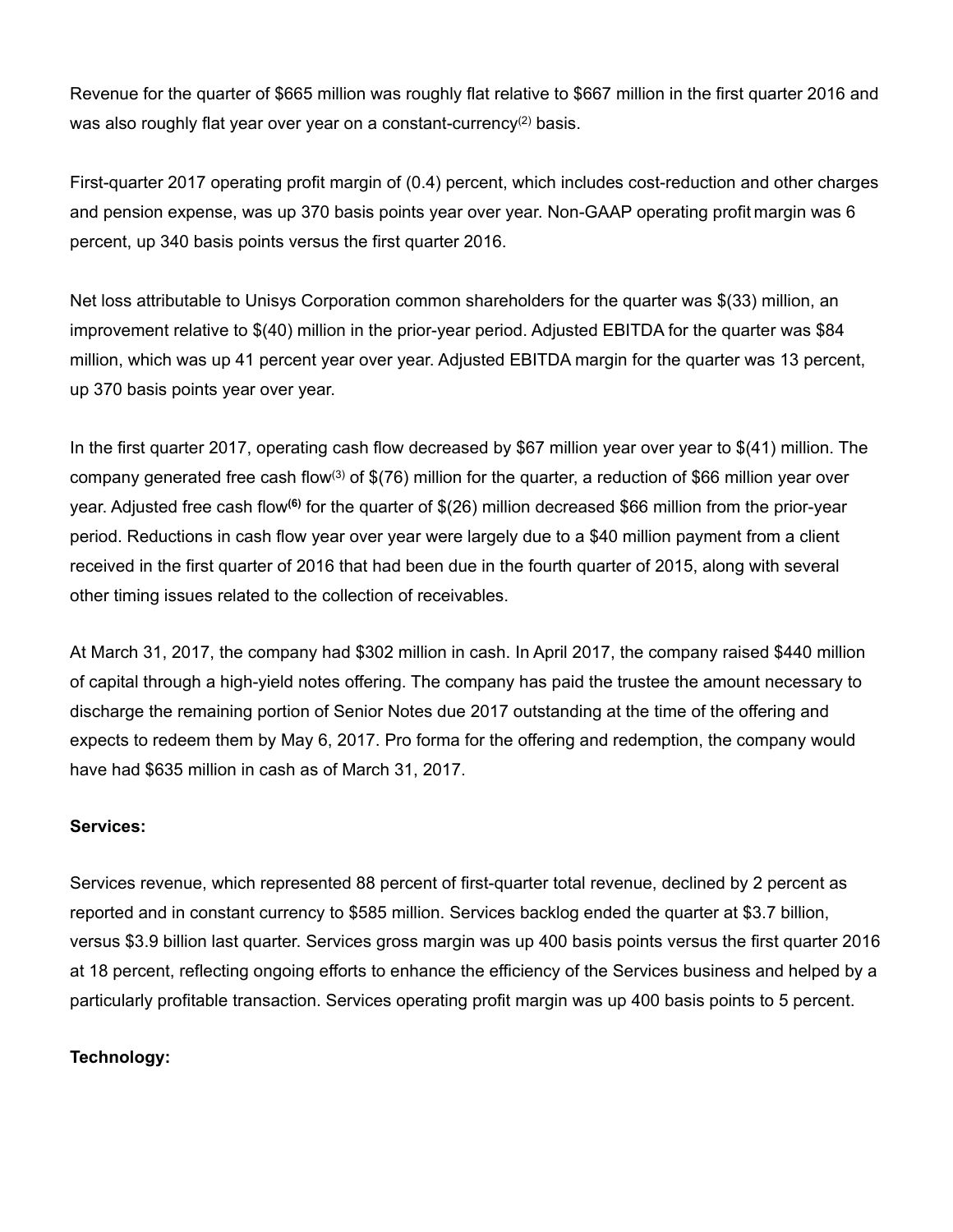Technology revenue, which represented 12 percent of total revenue, was up 10 percent year over year to \$79 million, up 7 percent in constant currency. Technology gross margin was down slightly to 47 percent from 49 percent in the prior-year period. Technology operating profit margin was down to 15 percent from 18 percent in the prior-year period.

#### **Continued Execution on Business Strategy**

The company in the first quarter entered into several key contracts in each of its sectors of focus:

- U.S. Federal: The U.S. Internal Revenue Service (IRS) selected Unisys to continue its work updating, operating and maintaining the system used by the U.S. government to verify and monitor excise fuel tax filings.
- Public: New Zealand Transport Agency (NZTA) has renewed with Unisys to support their driver and vehicle registry platform.
- Commercial: Unisys announced a contract with Catholic Health Initiatives (CHI), the nation's thirdlargest nonprofit health system, to provide service support and end-user services for CHI's 90,000 plus employees across the United States. It was Unisys' largest contract of the quarter.
- Financial Services: Unisys signed a new agreement with the largest financial services group in Latin America, to provide automation services for its branch network, as well as maintenance and support services for the bank's ATMs throughout Brazil. It was Unisys' largest financial services contract of the quarter.

## **Conference Call**

Unisys will hold a conference call today at 5:30 p.m. Eastern Time to discuss its results. The listen-only Webcast, as well as the accompanying presentation materials, can be accessed on the Unisys Investor Web site at www.unisys.com/investor. Following the call, an audio replay of the Webcast, and accompanying presentation materials, can be accessed through the same link.

(1) **Total Contract Value** - TCV is the estimated total contractual revenue related to signed contracts including option years and without regard for cancellation.

(2) **Constant currency** - The company refers to growth rates in constant currency or on a constant currency basis so that the business results can be viewed without the impact of fluctuations in foreign currency exchange rates to facilitate comparisons of the company's business performance from one period to another. Constant currency is calculated by retranslating current and prior period results at a consistent rate.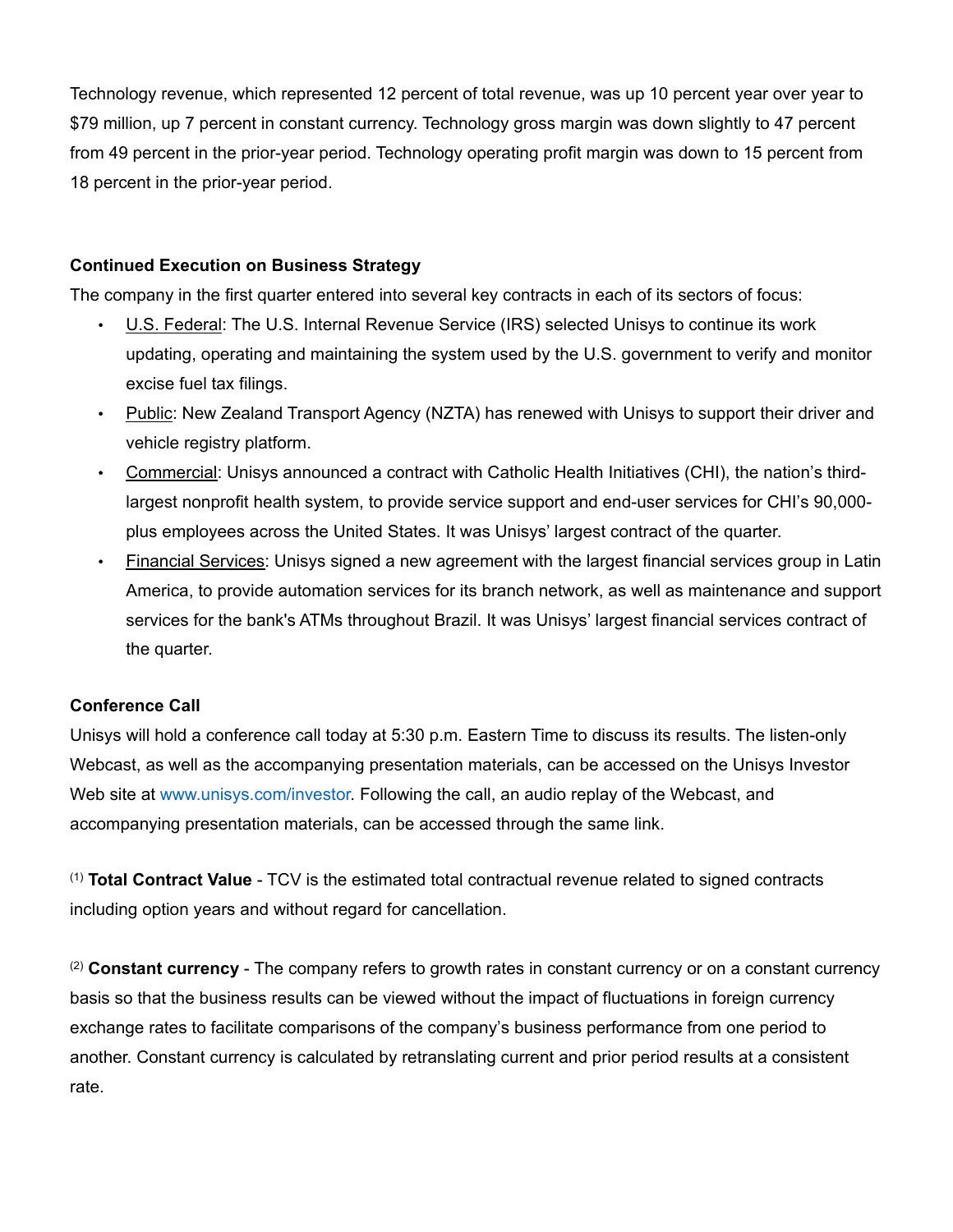#### **Non-GAAP and Other Information**

Although appropriate under generally accepted accounting principles (GAAP), the company's results reflect charges that the company believes are not indicative of its ongoing operations and that can make its profitability and liquidity results difficult to compare to prior periods, anticipated future periods, or to its competitors' results. These items consist of pension and cost-reduction and other expense. Management believes each of these items can distort the visibility of trends associated with the company's ongoing performance. Management also believes that the evaluation of the company's financial performance can be enhanced by use of supplemental presentation of its results that exclude the impact of these items in order to enhance consistency and comparativeness with prior or future period results. The following measures are often provided and utilized by the company's management, analysts, and investors to enhance comparability of year-over-year results, as well as to compare results to other companies in our industry.

(3) **Free cash flow** - The company defines free cash flow as cash flow from operations less capital expenditures. Management believes this liquidity measure gives investors an additional perspective on cash flow from on-going operating activities in excess of amounts required for reinvestment.

(4) **Non-GAAP operating profit** - The company recorded pretax pension expense and pretax charges in connection with cost-reduction activities and other expenses. For the company, non-GAAP operating profit excluded these items. The company believes that this profitability measure is more indicative of the company's operating results and aligns those results to the company's external guidance which is used by the company's management to allocate resources and may be used by analysts and investors to gauge the company's ongoing performance.

(5) **EBITDA & adjusted EBITDA** – Earnings before interest, taxes, depreciation and amortization ("EBITDA") is calculated by starting with net income (loss) attributable to Unisys Corporation common shareholders and adding or subtracting the following items: net income attributable to noncontrolling interests, interest expense (net of interest income) provision for income taxes, depreciation and amortization. Adjusted EBITDA further excludes pension expense, cost-reduction and other expense, noncash share-based expense, and other (income) expense adjustment. In order to provide investors with additional understanding of the company's operating results, these charges are excluded from the adjusted EBITDA calculation.

(6) **Adjusted free cash flow** - Because inclusion of the company's pension contributions and cost-reduction payments in free cash flow may distort the visibility of the company's ability to generate cash flow from its operations without the impact of these non-operational costs, management believes that investors may be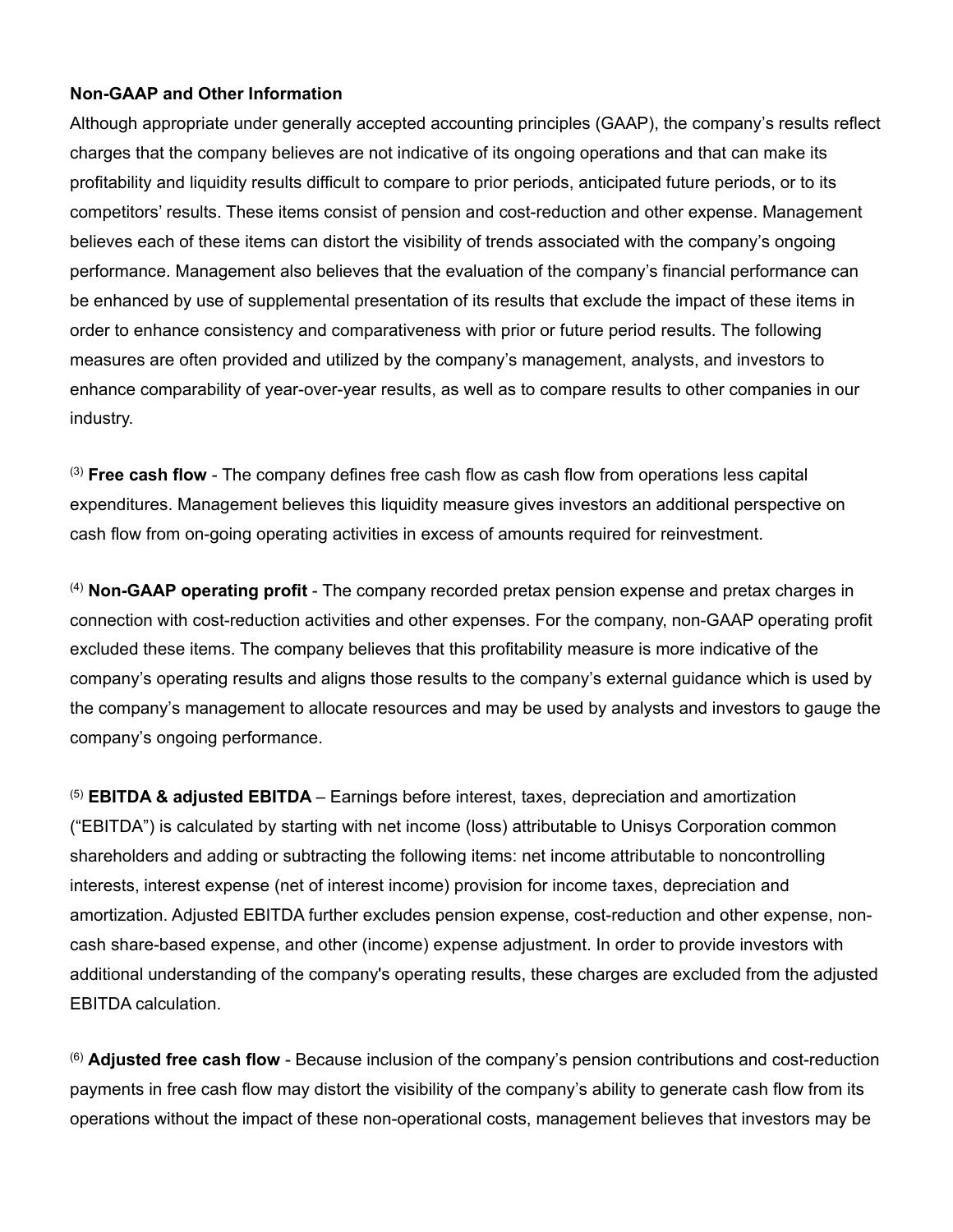interested in adjusted free cash flow, which provides free cash flow before these payments and is more indicative of its on-going operations. This liquidity measure was provided to analysts and investors in the form of external guidance and is used by management to measure operating liquidity.

**(7) Non-GAAP diluted earnings per share** - The company has recorded pension expense and charges in connection with cost-reduction activities and other expenses. Management believes that investors may have a better understanding of the company's performance and return to shareholders by excluding these charges from the GAAP diluted earnings/loss per share calculations. The tax amounts presented for these items for the calculation of non-GAAP diluted earnings per share include the current and deferred tax expense and benefits recognized under GAAP for these amounts.

#### **About Unisys**

Unisys is a global information technology company that specializes in providing industry-focused solutions integrated with leading-edge security to clients in the government, financial services and commercial markets. Unisys offerings include security solutions, advanced data analytics, cloud and infrastructure services, application services and application and server software. For more information, visit www.unisys.com.

#### **Forward-Looking Statements**

Any statements contained in this release that are not historical facts are forward-looking statements as defined in the Private Securities Litigation Reform Act of 1995. Forward-looking statements include, but are not limited to, any projections of earnings, revenues, total contract value or other financial items; any statements of the company's plans, strategies or objectives for future operations; statements regarding future economic conditions or performance; and any statements of belief or expectation. All forward-looking statements rely on assumptions and are subject to various risks and uncertainties that could cause actual results to differ materially from expectations. In particular, statements concerning total contract value are based, in part, on the assumption that all options of the contracts included in the calculation of such value will be exercised and that each of those contracts will continue for their full contracted term. Risks and uncertainties that could affect the company's future results include the company's ability to effectively anticipate and respond to volatility and rapid technological innovation in its industry; the company's ability to improve margins in its services business; the company's ability to sell new products while maintaining its installed base in its technology business; the company's ability to access financing markets to refinance its outstanding debt; the company's ability to realize anticipated cost savings and to successfully implement its cost reduction initiatives to drive efficiencies across all of its operations; the company's significant pension obligations and requirements to make significant cash contributions to its defined benefit plans; the company's ability to attract, motivate and retain experienced and knowledgeable personnel in key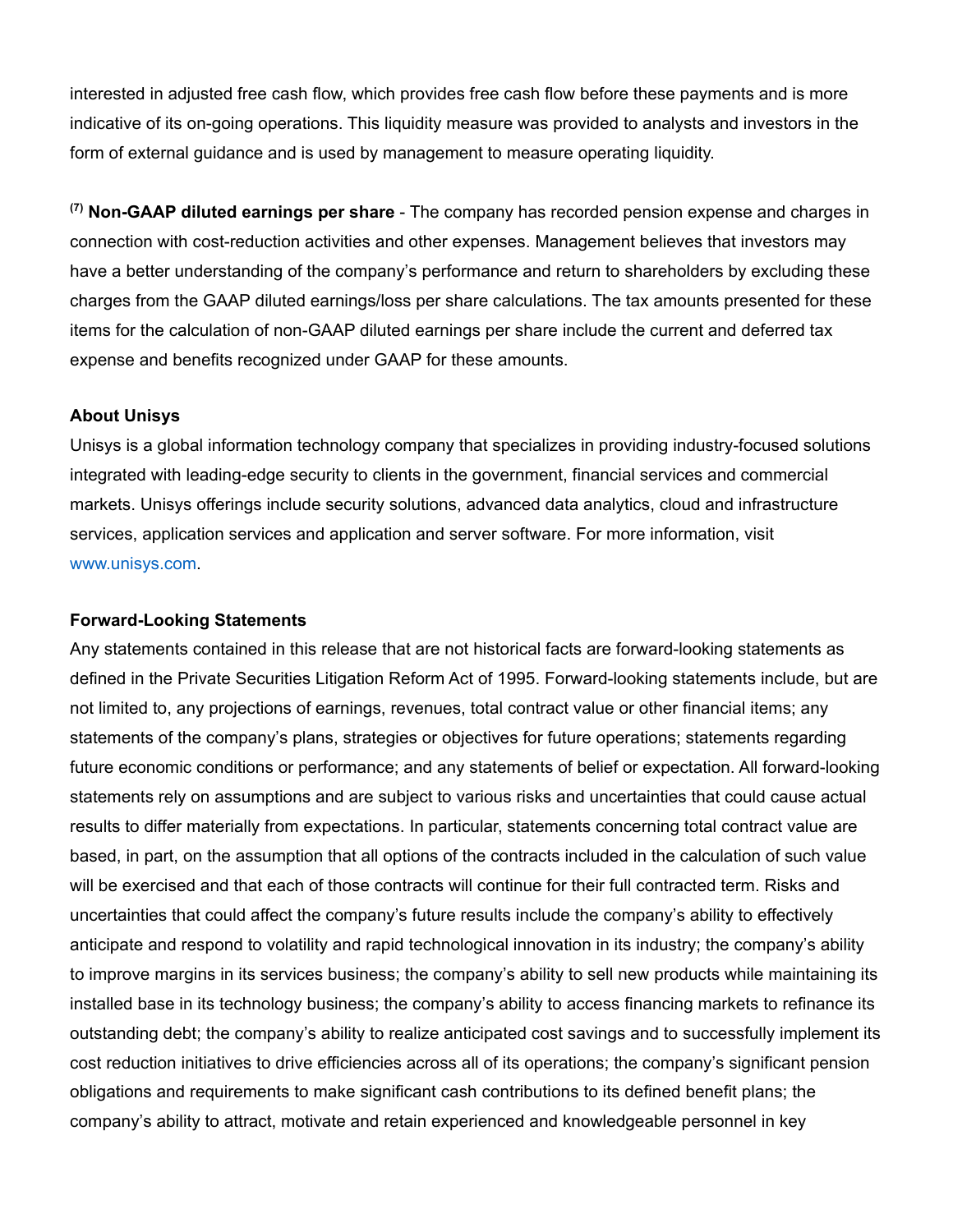positions; the risks of doing business internationally when a significant portion of the company's revenue is derived from international operations; the potential adverse effects of aggressive competition in the information services and technology marketplace; the company's ability to retain significant clients; the company's contracts may not be as profitable as expected or provide the expected level of revenues; cybersecurity breaches could result in significant costs and could harm the company's business and reputation; a significant disruption in the company's IT systems could adversely affect the company's business and reputation; the company may face damage to its reputation or legal liability if its clients are not satisfied with its services or products; the performance and capabilities of third parties with whom the company has commercial relationships; the adverse effects of global economic conditions, acts of war, terrorism or natural disasters; contracts with U.S. governmental agencies may subject the company to audits, criminal penalties, sanctions and other expenses and fines; the potential for intellectual property infringement claims to be asserted against the company or its clients; the possibility that pending litigation could affect the company's results of operations or cash flow; the business and financial risk in implementing future dispositions or acquisitions; and the company's consideration of all available information following the end of the quarter and before the filing of the Form 10-Q and the possible impact of this subsequent event information on its financial statements for the reporting period. Additional discussion of factors that could affect the company's future results is contained in its periodic filings with the Securities and Exchange Commission. The company assumes no obligation to update any forward-looking statements.

#### **Contacts:**

Investors: Courtney Holben, Unisys, 215-986-3379 courtney.holben@unisys.com

Media: John Clendening, Unisys, 214-403-1981 john.clendening@unisys.com

###

#### RELEASE NO.: 0424/9499

Unisys and other Unisys products and services mentioned herein, as well as their respective logos, are trademarks or registered trademarks of Unisys Corporation. Any other brand or product referenced herein is acknowledged to be a trademark or registered trademark of its respective holder.

 $UIS - Q$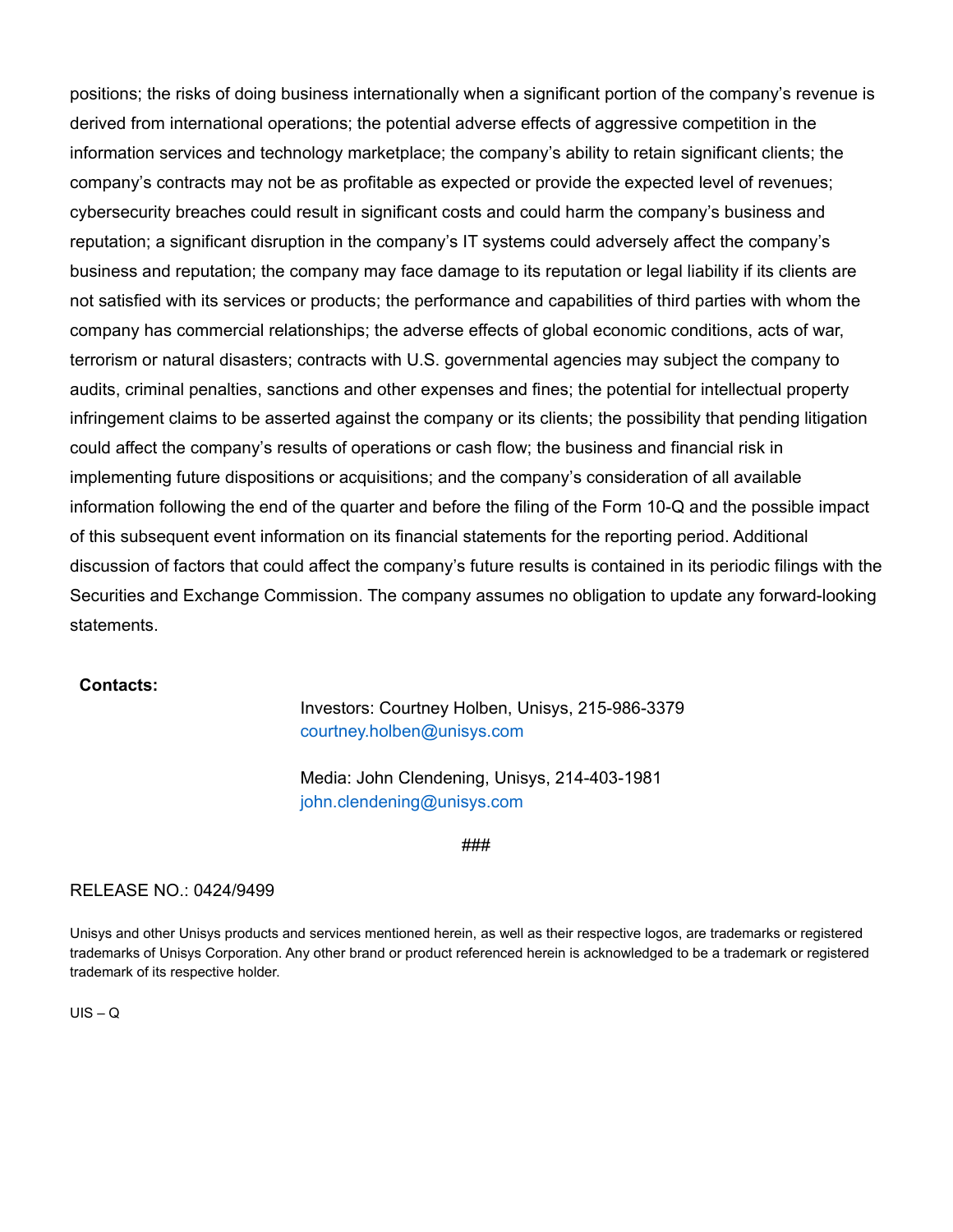## **UNISYS CORPORATION CONSOLIDATED STATEMENTS OF INCOME (Unaudited) (Millions, except per share data)**

|                                                                          | <b>Three Months Ended</b><br>March 31, |             |     |        |
|--------------------------------------------------------------------------|----------------------------------------|-------------|-----|--------|
|                                                                          |                                        | 2017        |     | 2016   |
| <b>Revenue</b>                                                           |                                        |             |     |        |
| Services                                                                 | \$                                     | 585.3       | -\$ | 595.1  |
| Technology                                                               |                                        | 79.2        |     | 71.7   |
|                                                                          |                                        | 664.5       |     | 666.8  |
| <b>Costs and expenses</b>                                                |                                        |             |     |        |
| Cost of revenue:                                                         |                                        |             |     |        |
| Services                                                                 |                                        | 504.5       |     | 533.7  |
| Technology                                                               |                                        | 39.8        |     | 34.6   |
|                                                                          |                                        | 544.3       |     | 568.3  |
| Selling, general and administrative                                      |                                        | 109.1       |     | 110.1  |
| Research and development                                                 |                                        | 13.8        |     | 16.0   |
|                                                                          |                                        | 667.2       |     | 694.4  |
| <b>Operating profit (loss)</b>                                           |                                        | (2.7)       |     | (27.6) |
| Interest expense                                                         |                                        | 5.7         |     | 4.4    |
| Other income (expense), net                                              |                                        | (8.4)       |     | (1.2)  |
| Income (loss) before income taxes                                        |                                        | (16.8)      |     | (33.2) |
| Provision for income taxes                                               |                                        | 12.9        |     | 5.5    |
| <b>Consolidated net income (loss)</b>                                    |                                        | (29.7)      |     | (38.7) |
| Net income attributable to noncontrolling interests                      |                                        | $3.0\,$     |     | 1.2    |
| Net income (loss) attributable to Unisys Corporation common shareholders | \$                                     | $(32.7)$ \$ |     | (39.9) |
| Earnings (loss) per share attributable to Unisys Corporation             |                                        |             |     |        |
| <b>Basic</b>                                                             | \$                                     | $(0.65)$ \$ |     | (0.80) |
| <b>Diluted</b>                                                           | \$                                     | $(0.65)$ \$ |     | (0.80) |
| Shares used in the per share computations (in thousands)                 |                                        |             |     |        |
| <b>Basic</b>                                                             |                                        | 50,256      |     | 50,004 |
| <b>Diluted</b>                                                           |                                        | 50,256      |     | 50,004 |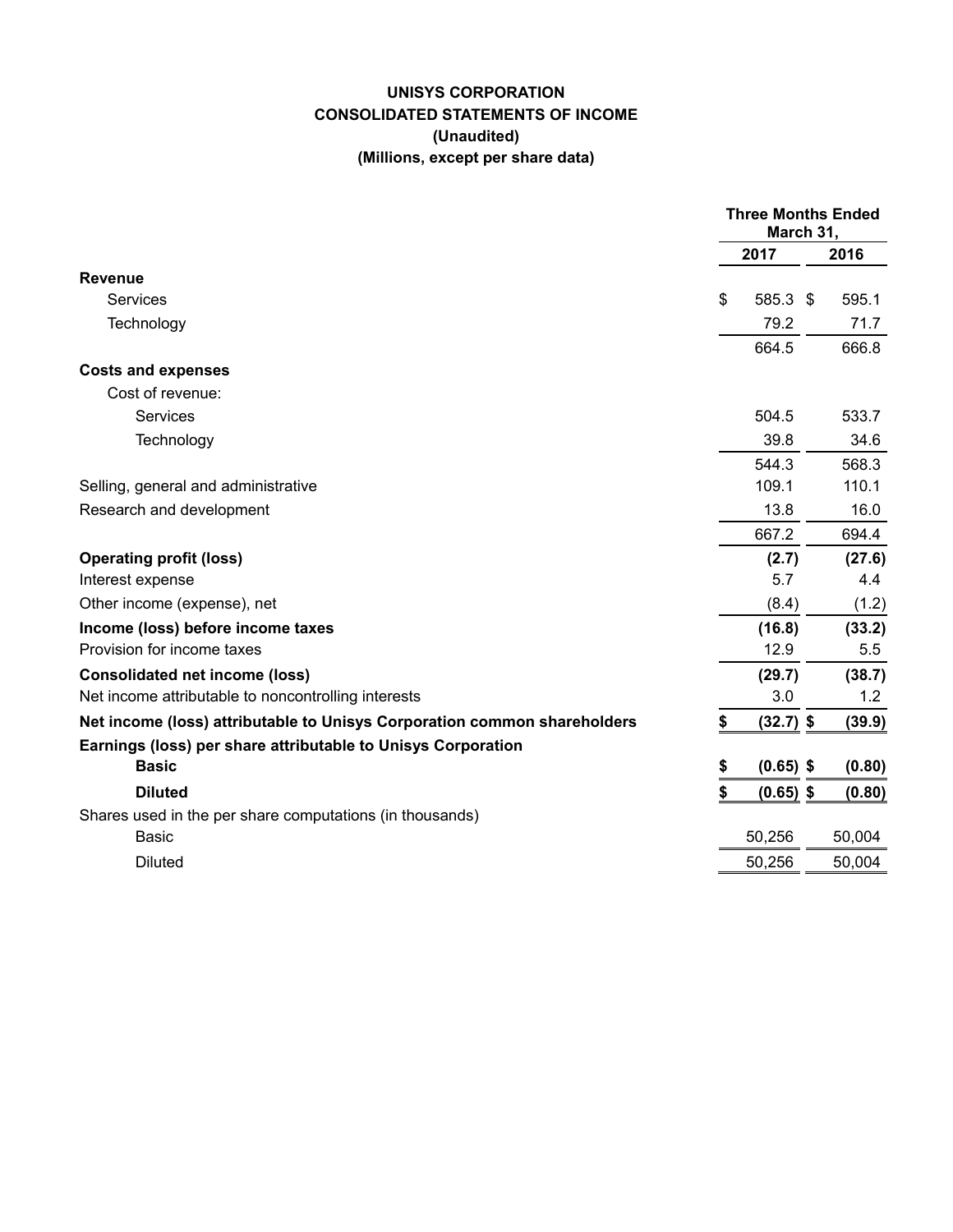## **UNISYS CORPORATION SEGMENT RESULTS (Unaudited) (Millions)**

|                                   | Total       | Eliminations | <b>Services</b> |       | Technology |       |
|-----------------------------------|-------------|--------------|-----------------|-------|------------|-------|
| Three Months Ended March 31, 2017 |             |              |                 |       |            |       |
| Customer revenue                  | \$<br>664.5 |              | \$              | 585.3 | \$         | 79.2  |
| Intersegment                      |             | \$<br>(5.3)  |                 |       |            | 5.3   |
| Total revenue                     | 664.5       | \$<br>(5.3)  | \$              | 585.3 | \$         | 84.5  |
| Gross profit percent              | 18.1 %      |              |                 | 18.2% |            | 46.6% |
| Operating profit (loss) percent   | (0.4)%      |              |                 | 4.7%  |            | 15.4% |
| Three Months Ended March 31, 2016 |             |              |                 |       |            |       |
| Customer revenue                  | \$<br>666.8 |              | \$              | 595.1 | \$         | 71.7  |
| Intersegment                      |             | \$<br>(5.6)  |                 |       |            | 5.6   |
| Total revenue                     | 666.8       | \$<br>(5.6)  | \$              | 595.1 | \$         | 77.3  |
| Gross profit percent              | 14.8 %      |              |                 | 14.2% |            | 48.6% |
| Operating profit (loss) percent   | (4.1)%      |              |                 | 0.7%  |            | 18.1% |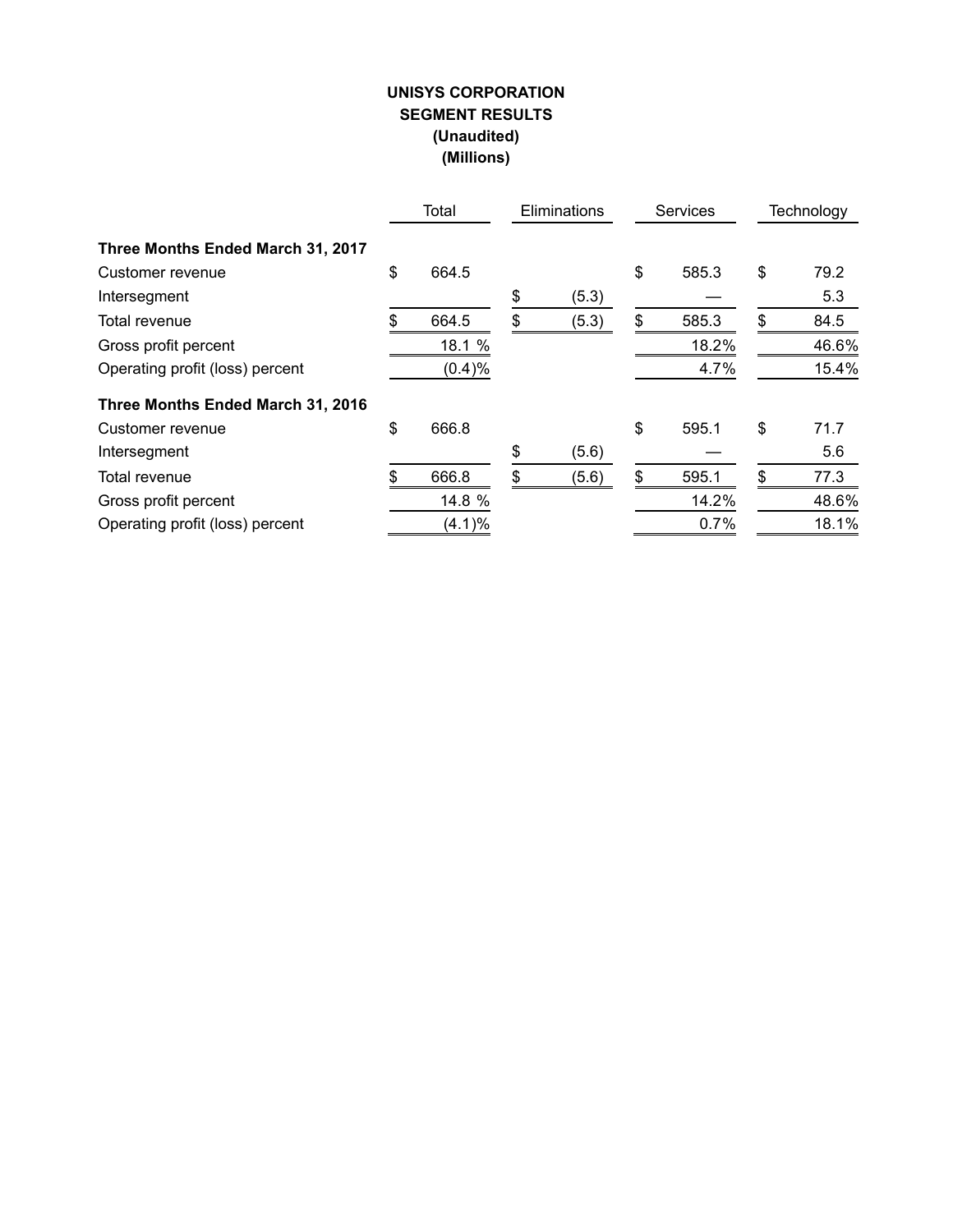# **UNISYS CORPORATION CONSOLIDATED BALANCE SHEETS (Unaudited) (Millions)**

|                                                | March 31, 2017 |            | December 31, 2016 |           |  |  |
|------------------------------------------------|----------------|------------|-------------------|-----------|--|--|
| <b>Assets</b>                                  |                |            |                   |           |  |  |
| <b>Current assets</b>                          |                |            |                   |           |  |  |
| Cash and cash equivalents                      | \$             | $302.0$ \$ |                   | 370.6     |  |  |
| Accounts and notes receivable, net             |                | 504.9      |                   | 505.8     |  |  |
| Inventories:                                   |                |            |                   |           |  |  |
| Parts and finished equipment                   |                | 18.5       |                   | 14.0      |  |  |
| Work in process and materials                  |                | 10.9       |                   | 15.0      |  |  |
| Prepaid expenses and other current assets      |                | 121.8      |                   | $121.9$ * |  |  |
| <b>Total</b>                                   |                | 958.1      |                   | 1,027.3   |  |  |
| Properties                                     |                | 902.5      |                   | 886.6     |  |  |
| Less-Accumulated depreciation and amortization |                | 749.2      |                   | 741.3     |  |  |
| Properties, net                                |                | 153.3      |                   | 145.3     |  |  |
| Outsourcing assets, net                        |                | 164.8      |                   | 172.5     |  |  |
| Marketable software, net                       |                | 135.1      |                   | 137.0     |  |  |
| Prepaid postretirement assets                  |                | 36.7       |                   | 33.3      |  |  |
| Deferred income taxes                          |                | 144.0      |                   | 146.1 *   |  |  |
| Goodwill                                       |                | 179.5      |                   | 178.6     |  |  |
| <b>Restricted Cash</b>                         |                | 33.5       |                   | $30.5$ *  |  |  |
| Other long-term assets                         |                | 157.3      |                   | 151.0 *   |  |  |
| <b>Total</b>                                   | \$             | 1,962.3 \$ |                   | 2,021.6   |  |  |
| <b>Liabilities and deficit</b>                 |                |            |                   |           |  |  |
| <b>Current liabilities</b>                     |                |            |                   |           |  |  |
| Current maturities of long-term-debt           | \$             | $106.3$ \$ |                   | 106.0     |  |  |
| Accounts payable                               |                | 200.1      |                   | 189.0     |  |  |
| Deferred revenue                               |                | 333.3      |                   | 337.4     |  |  |
| Other accrued liabilities                      |                | 299.1      |                   | 349.2 *   |  |  |
| <b>Total</b>                                   |                | 938.8      |                   | 981.6     |  |  |
| Long-term debt                                 |                | 195.1      |                   | 194.0     |  |  |
| Long-term postretirement liabilities           |                | 2,258.5    |                   | 2,292.6   |  |  |
| Long-term deferred revenue                     |                | 110.6      |                   | 117.6     |  |  |
| Other long-term liabilities                    |                | 86.0       |                   | $83.2$ *  |  |  |
| Commitments and contingencies                  |                |            |                   |           |  |  |
| <b>Total deficit</b>                           |                | (1,626.7)  |                   | (1,647.4) |  |  |
| <b>Total</b>                                   | \$             | 1,962.3 \$ |                   | 2,021.6   |  |  |

\* Certain amounts have been reclassified to conform to the current-year presentation.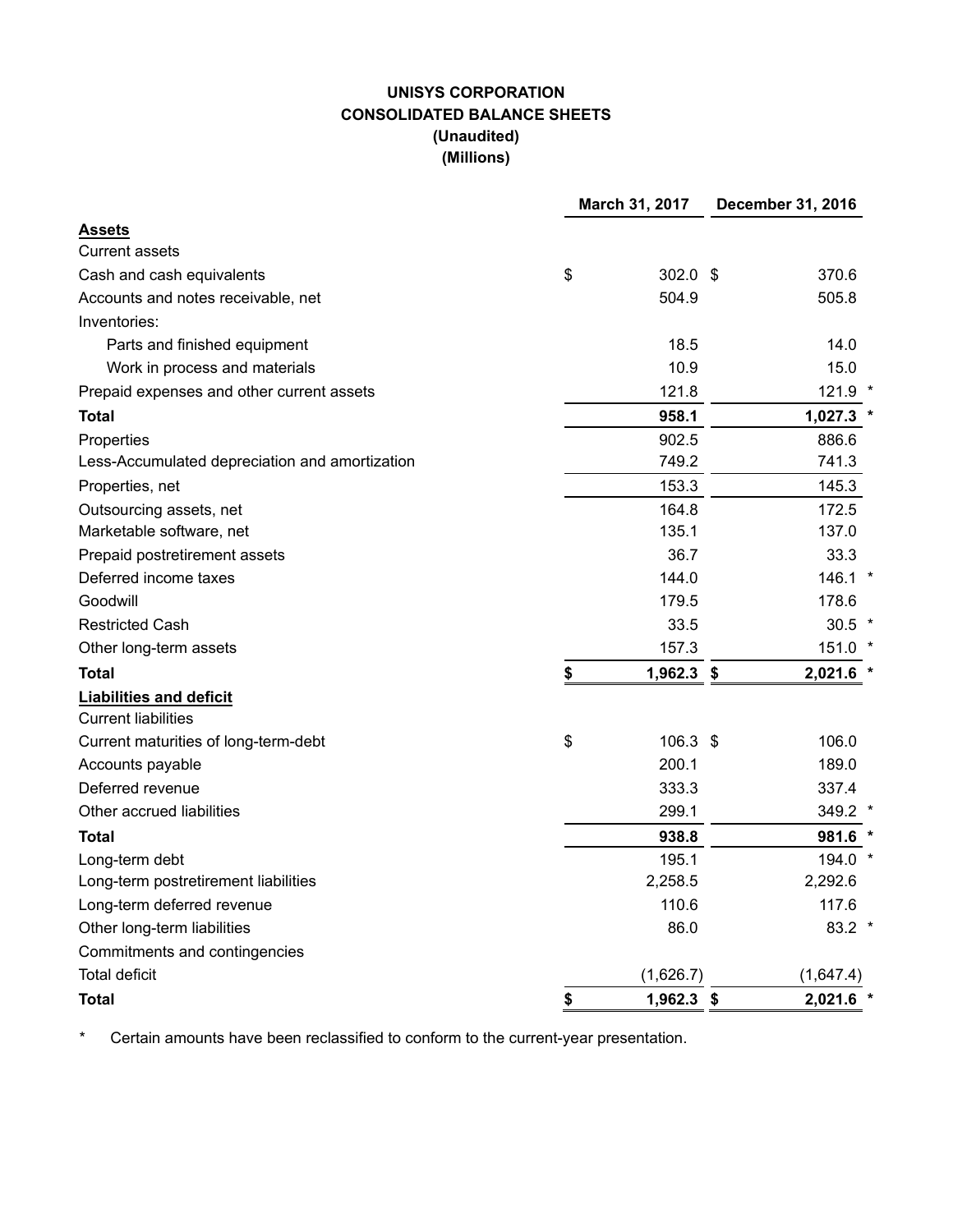# **UNISYS CORPORATION CONSOLIDATED STATEMENTS OF CASH FLOWS (Unaudited) (Millions)**

|                                                                                  | <b>Three Months Ended</b><br>March 31, |             |            |  |
|----------------------------------------------------------------------------------|----------------------------------------|-------------|------------|--|
|                                                                                  |                                        | 2017        | 2016 *     |  |
| Cash flows from operating activities                                             |                                        |             |            |  |
| Consolidated net income (loss)                                                   | \$                                     | $(29.7)$ \$ | (38.7)     |  |
| Add (deduct) items to reconcile consolidated net loss to net cash provided by    |                                        |             |            |  |
| (used for) operating activities:                                                 |                                        |             |            |  |
| Foreign currency transaction losses                                              |                                        | 5.3         | 0.1        |  |
| Non-cash interest expense                                                        |                                        | 2.0         | 0.7        |  |
| Employee stock compensation                                                      |                                        | 3.7         | 3.2        |  |
| Depreciation and amortization of properties                                      |                                        | 10.1        | 9.6        |  |
| Depreciation and amortization of outsourcing assets                              |                                        | 12.9        | 11.1       |  |
| Amortization of marketable software                                              |                                        | 15.7        | 16.4       |  |
| Other non-cash operating activities                                              |                                        | (1.1)       | 0.3        |  |
| Loss on disposal of capital assets                                               |                                        | 3.8         | 0.3        |  |
| Pension contributions                                                            |                                        | (28.9)      | (31.6)     |  |
| Pension expense                                                                  |                                        | 24.5        | 20.3       |  |
| Decrease (increase) in deferred income taxes, net                                |                                        | 2.2         | (6.9)      |  |
| (Increase) decrease in receivables, net                                          |                                        | 0.1         | 69.4       |  |
| Decrease (increase) in inventories                                               |                                        | 0.1         | (1.9)      |  |
| Decrease in accounts payable and other accrued liabilities                       |                                        | (50.0)      | $(34.8)$ * |  |
| (Decrease) increase in other liabilities                                         |                                        | (10.3)      | 3.4        |  |
| (Increase) Decrease in other assets                                              |                                        | (1.4)       | $5.0*$     |  |
| Net cash (used for) provided by operating activities                             |                                        | (41.0)      | $25.9$ *   |  |
| Cash flows from investing activities                                             |                                        |             |            |  |
| Proceeds from investments                                                        |                                        | 1,218.9     | 1,365.0    |  |
| Purchases of investments                                                         |                                        | (1,211.5)   | (1,367.8)  |  |
| Investment in marketable software                                                |                                        | (13.8)      | (14.3)     |  |
| Capital additions of properties                                                  |                                        | (8.5)       | (6.6)      |  |
| Capital additions of outsourcing assets                                          |                                        | (12.9)      | (15.1)     |  |
| Other                                                                            |                                        | (0.3)       | $(0.2)$ *  |  |
| Net cash used for investing activities                                           |                                        | (28.1)      | $(39.0)$ * |  |
| <b>Cash flows from financing activities</b>                                      |                                        |             |            |  |
| Proceeds from issuance of long-term debt                                         |                                        |             | 190.0      |  |
| Payments for capped call transactions                                            |                                        |             | (24.3)     |  |
| Issuance costs relating to long-term debt                                        |                                        |             | (6.2)      |  |
| Payments of long-term debt                                                       |                                        | (0.7)       | (0.7)      |  |
| Other                                                                            |                                        | (2.1)       | $(0.4)$ *  |  |
| Net cash provided by financing activities                                        |                                        | (2.8)       | 158.4 *    |  |
| Effect of exchange rate changes on cash, cash equivalents and restricted<br>cash |                                        | 6.3         | $5.5*$     |  |
| Increase (decrease) in cash, cash equivalents and restricted cash                |                                        | (65.6)      | $150.8$ *  |  |
| Cash, cash equivalents and restricted cash, beginning of period                  |                                        | 401.1       | 396.8 *    |  |
| Cash, cash equivalents and restricted cash, end of period                        | \$                                     | $335.5$ \$  | 547.6 *    |  |

\* Certain amounts have been reclassified to conform with the 2017 presentation.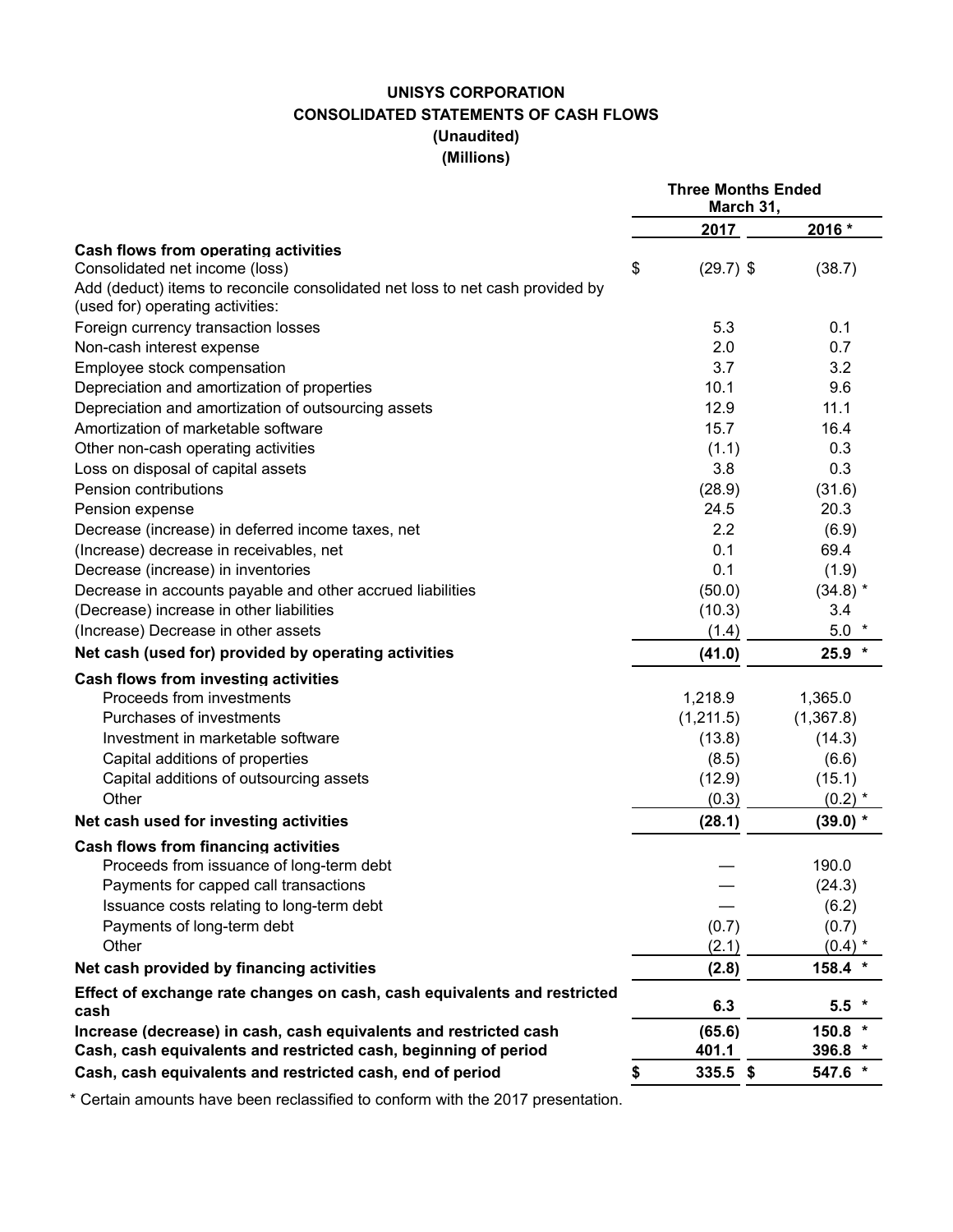#### **UNISYS CORPORATION RECONCILIATION OF SELECTED GAAP MEASURES TO NON-GAAP MEASURES (Unaudited) (Millions, except per share data)**

|                                                      |                                                                                    | <b>Three Months</b><br>Ended March 31, |        |     |        |
|------------------------------------------------------|------------------------------------------------------------------------------------|----------------------------------------|--------|-----|--------|
|                                                      |                                                                                    |                                        | 2017   |     | 2016   |
| shareholders                                         | GAAP net income (loss) attributable to Unisys Corporation common                   | \$                                     | (32.7) | \$  | (39.9) |
| Cost reduction and other expense:                    | pretax                                                                             |                                        | 25.4   |     | 26.9   |
|                                                      | tax provision (benefit)                                                            |                                        | (0.5)  |     | (2.2)  |
|                                                      | net of tax                                                                         |                                        | 24.9   |     | 24.7   |
| Pension Expense:                                     | pretax                                                                             |                                        | 24.5   |     | 20.3   |
|                                                      | tax provision (benefit)                                                            |                                        | 0.2    |     | 0.3    |
|                                                      | net of tax                                                                         |                                        | 24.7   |     | 20.6   |
| shareholders                                         | Non-GAAP net income (loss) attributable to Unisys Corporation common               |                                        | 16.9   |     | 5.4    |
| Add interest expense on convertible notes            |                                                                                    |                                        | 4.7    |     |        |
| earnings per share                                   | Non-GAAP net income (loss) attributable to Unisys Corporation for diluted          | \$                                     | 21.6   | \$  | 5.4    |
| Weighted average shares (thousands)                  |                                                                                    |                                        | 50,256 |     | 50,004 |
| Plus incremental shares from assumed conversion:     |                                                                                    |                                        |        |     |        |
|                                                      | Employee stock plans                                                               |                                        | 388    |     | 134    |
|                                                      | Convertible notes                                                                  |                                        | 21,868 |     |        |
| Non-GAAP adjusted weighted average shares            |                                                                                    |                                        | 72,511 |     | 50,138 |
| Diluted earnings (loss) per share                    |                                                                                    |                                        |        |     |        |
| <b>GAAP basis</b><br>share                           | GAAP net income (loss) attributable to Unisys Corporation for diluted earnings per | \$                                     | (32.7) | S   | (39.9) |
| Divided by adjusted weighted average shares          |                                                                                    |                                        | 50,256 |     | 50,004 |
| <b>GAAP diluted earnings (loss) per share</b>        |                                                                                    | \$                                     | (0.65) | \$. | (0.80) |
| <b>Non-GAAP basis</b>                                |                                                                                    |                                        |        |     |        |
| per share                                            | Non-GAAP net income (loss) attributable to Unisys Corporation for diluted earnings | \$                                     | 21.6   | \$  | 5.4    |
| Divided by Non-GAAP adjusted weighted average shares |                                                                                    |                                        | 72,511 |     | 50,138 |
| Non-GAAP diluted earnings (loss) per share           |                                                                                    | \$                                     | 0.30   | \$  | 0.11   |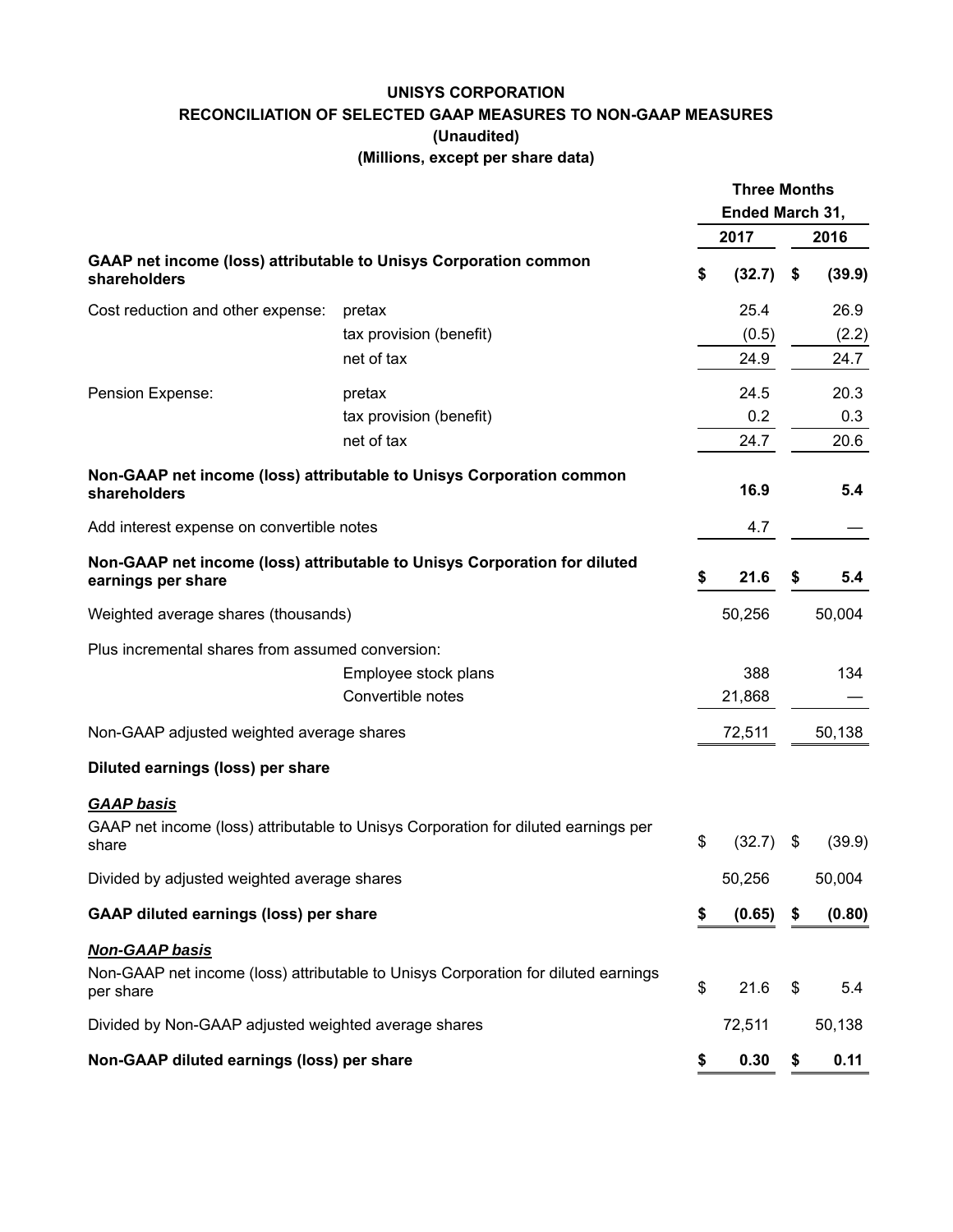## **UNISYS CORPORATION RECONCILIATION OF GAAP OPERATING PROFIT TO NON-GAAP OPERATING PROFIT (Unaudited) (Millions)**

|                                         | <b>Three Months</b> |    |           |  |  |  |  |
|-----------------------------------------|---------------------|----|-----------|--|--|--|--|
|                                         | Ended March 31,     |    |           |  |  |  |  |
| <b>GAAP operating profit (loss)</b>     | 2017                |    | 2016      |  |  |  |  |
|                                         | \$<br>(2.7)         | \$ | (27.6)    |  |  |  |  |
| Cost reduction and other expense        | 20.1                |    | 26.9      |  |  |  |  |
| FAS87 pension expense                   | 24.5                |    | 20.3      |  |  |  |  |
| <b>Non-GAAP operating profit (loss)</b> | \$<br>41.9          | \$ | 19.6      |  |  |  |  |
| <b>Customer Revenue</b>                 | \$<br>664.5         | \$ | 666.8     |  |  |  |  |
| <b>GAAP operating profit (loss) %</b>   | $(0.4)\%$           |    | $(4.1)\%$ |  |  |  |  |
| Non-GAAP operating profit (loss) %      | 6.3%                |    | 2.9%      |  |  |  |  |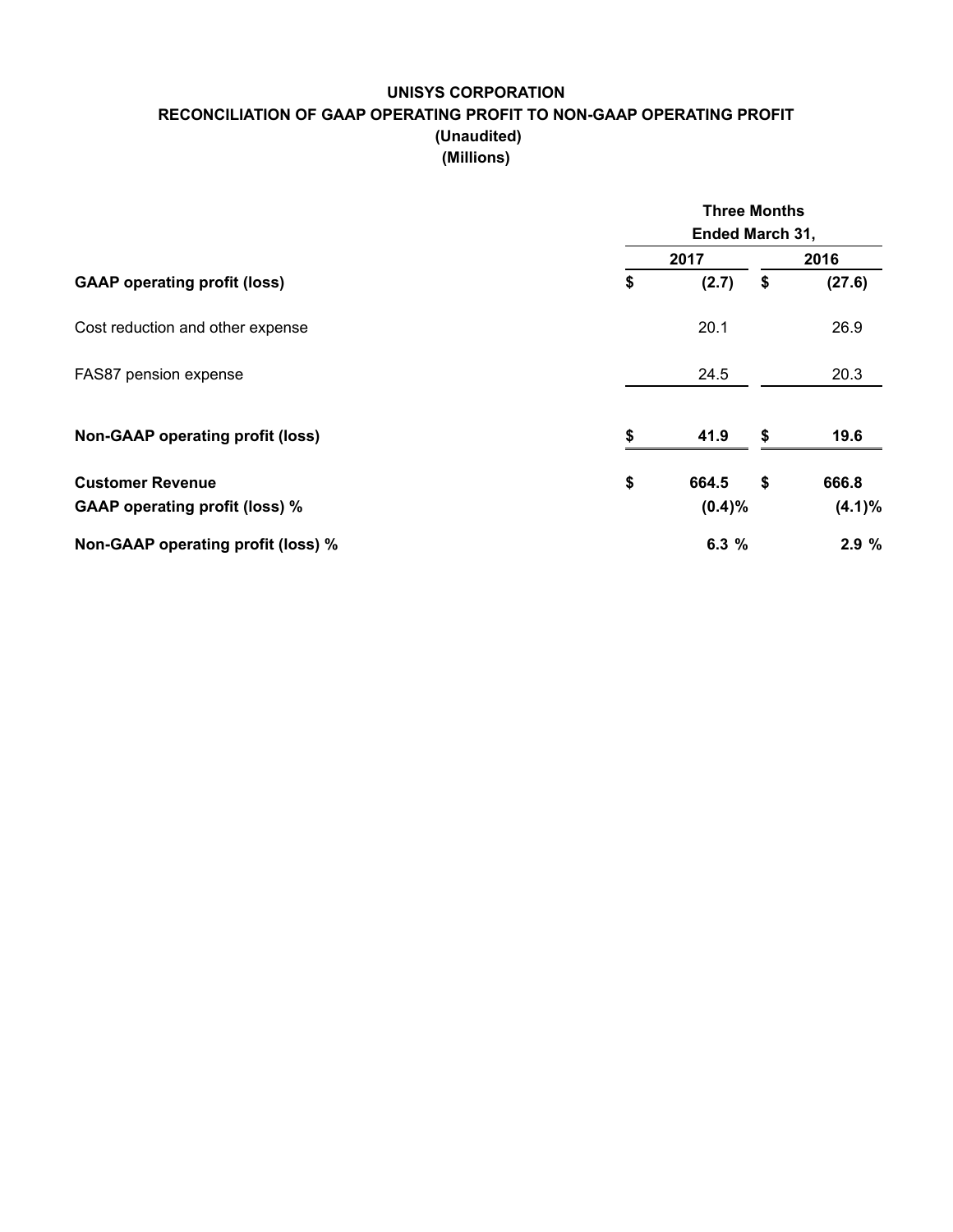# **UNISYS CORPORATION RECONCILIATION OF GAAP TO NON-GAAP (Unaudited) (Millions)**

## **FREE CASH FLOW**

|                                        | <b>Three Months</b> |                        |    |        |  |  |  |
|----------------------------------------|---------------------|------------------------|----|--------|--|--|--|
|                                        |                     | <b>Ended March 31,</b> |    |        |  |  |  |
|                                        |                     | 2017                   |    | 2016   |  |  |  |
| Cash provided by (used for) operations | \$                  | $(41.0)$ \$            |    | 25.9   |  |  |  |
| Additions to marketable software       |                     | (13.8)                 |    | (14.3) |  |  |  |
| Additions to properties                |                     | (8.5)                  |    | (6.6)  |  |  |  |
| Additions to outsourcing assets        |                     | (12.9)                 |    | (15.1) |  |  |  |
| Free cash flow                         |                     | (76.2)                 |    | (10.1) |  |  |  |
| Pension funding                        |                     | 28.9                   |    | 31.6   |  |  |  |
| Cost reduction and other payments      |                     | 21.2                   |    | 18.0   |  |  |  |
| <b>Adjusted free cash flow</b>         | S                   | (26.1)                 | \$ | 39.5   |  |  |  |